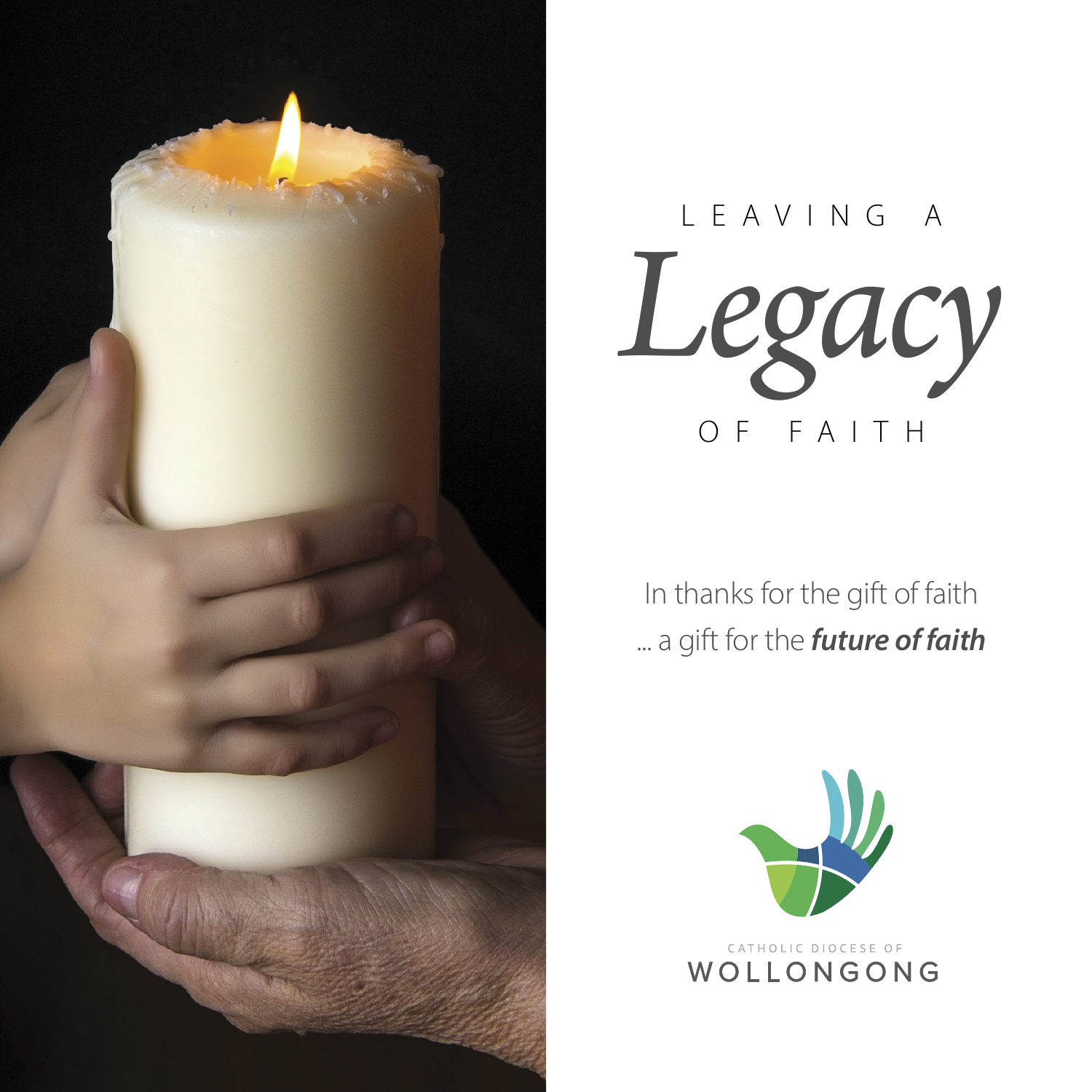



Think about it…

The Catholic Church has been present at most of the important milestones in your life: your Baptism, your First Communion, at times of great celebration and at times of great sadness.

The work of the many ministries of the Catholic Church are far-reaching, life-giving and life-saving ... every day.

By leaving a gift to your church in your Will, you will leave a legacy of faith – a legacy to help ensure that the mission and pastoral outreach that has been important to you will continue both for today's needs and for those of our children, our grandchildren and beyond.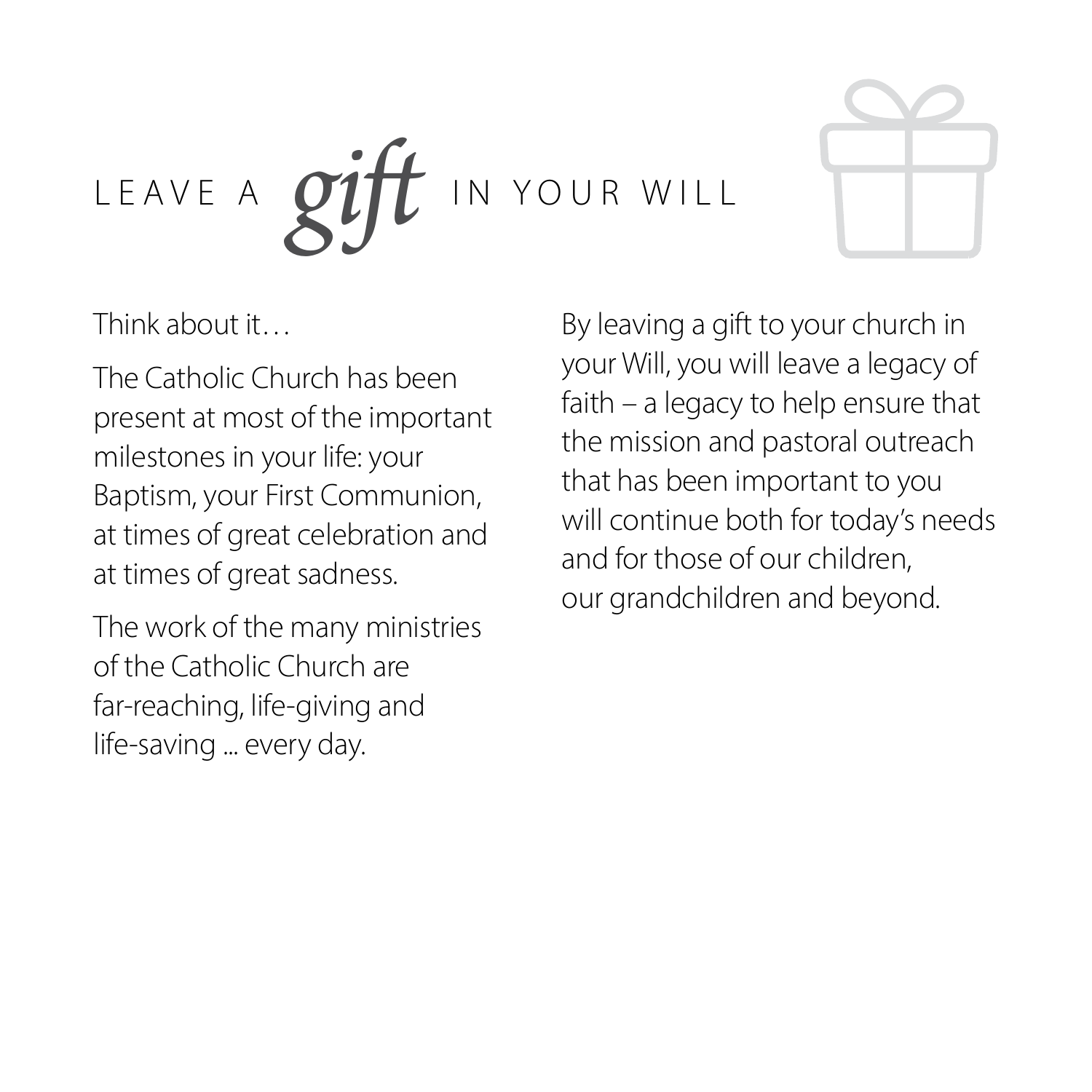# HOW YOUR *legacy* WILL HELP

- Enable your parish to continue to plan for, provide, and build a welcoming Catholic community
- Provide formation and support for ministries – including catechists – so children will continue to come to know and love Jesus Christ
- Contribute to the cost of repairs, maintenance and revitalisation of significant buildings such as your parish church
- Build much needed church facilities in newly established parishes
- Support the provision of life-giving welfare programs
- Assist with the promotion and formation of candidates for ordained ministry and lay parish leadership
- Provide Catholic school scholarships for students experiencing significant hardship
- Produce faith-based media programs
- Facilitate faith-based youth engagement opportunities
- Support welcome programs for newly settled refugees
- Provide for the ongoing formation of our clergy
- Support our sick and retired clergy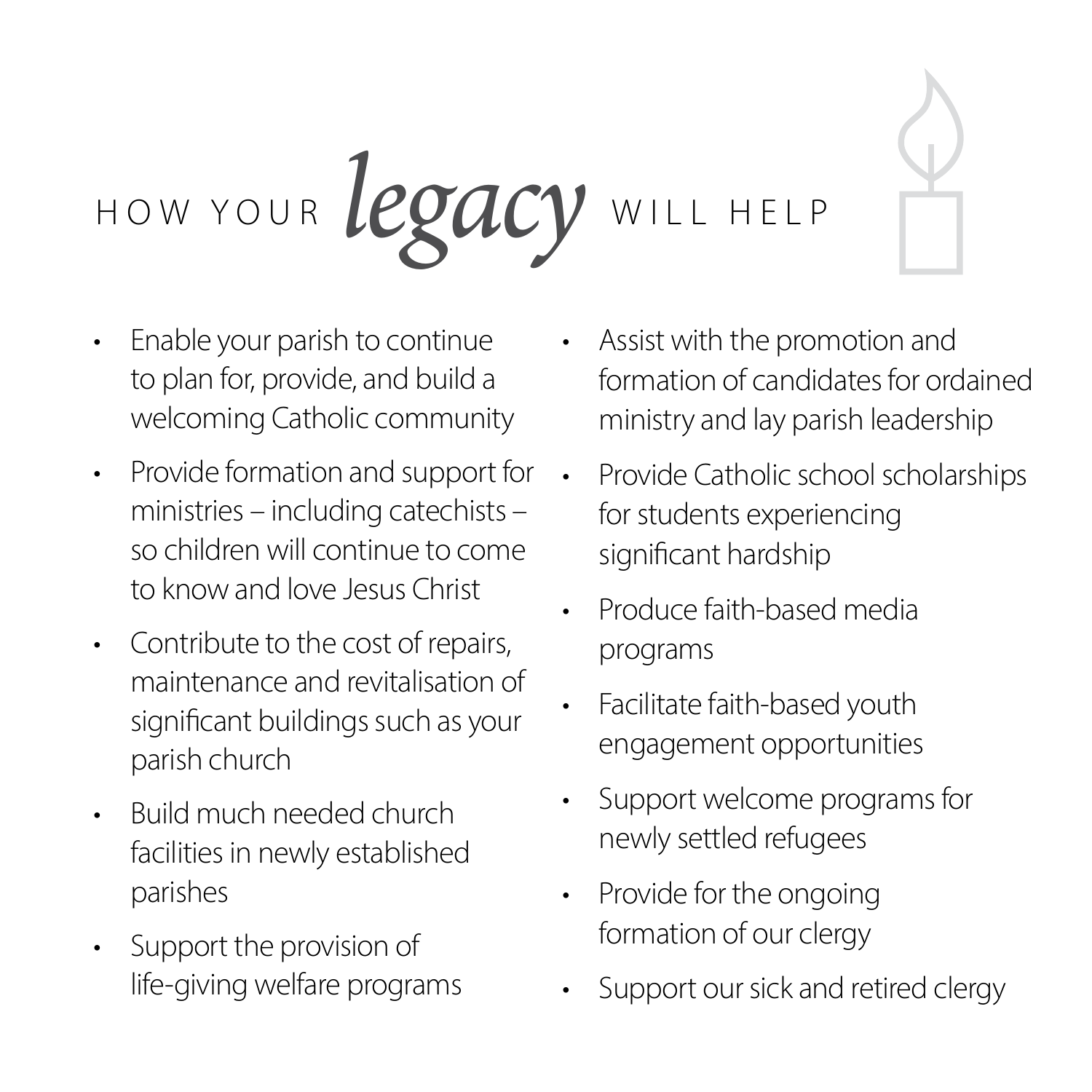*facts* SOME HELPFUL



A gift in your Will is called a bequest.

A bequest can be a gift of property or cash.

For example: a specific amount of money, a particular belonging such as jewellery, property that you own, your entire estate or a part of your estate that remains after you have provided for your loved ones ... Every gift is greatly appreciated because it is a cherished part of your life journey.

For your final wishes to be honoured:

- You must have a valid Will. For this reason, it is advisable you arrange to have a Will drawn up by a solicitor.
- It is recommended that you inform your family that a gift to the Church is important to you, and that you advise any executors and guardians of your wishes.
- We ask that you inform us of your intended gift and your preferred acknowledgement.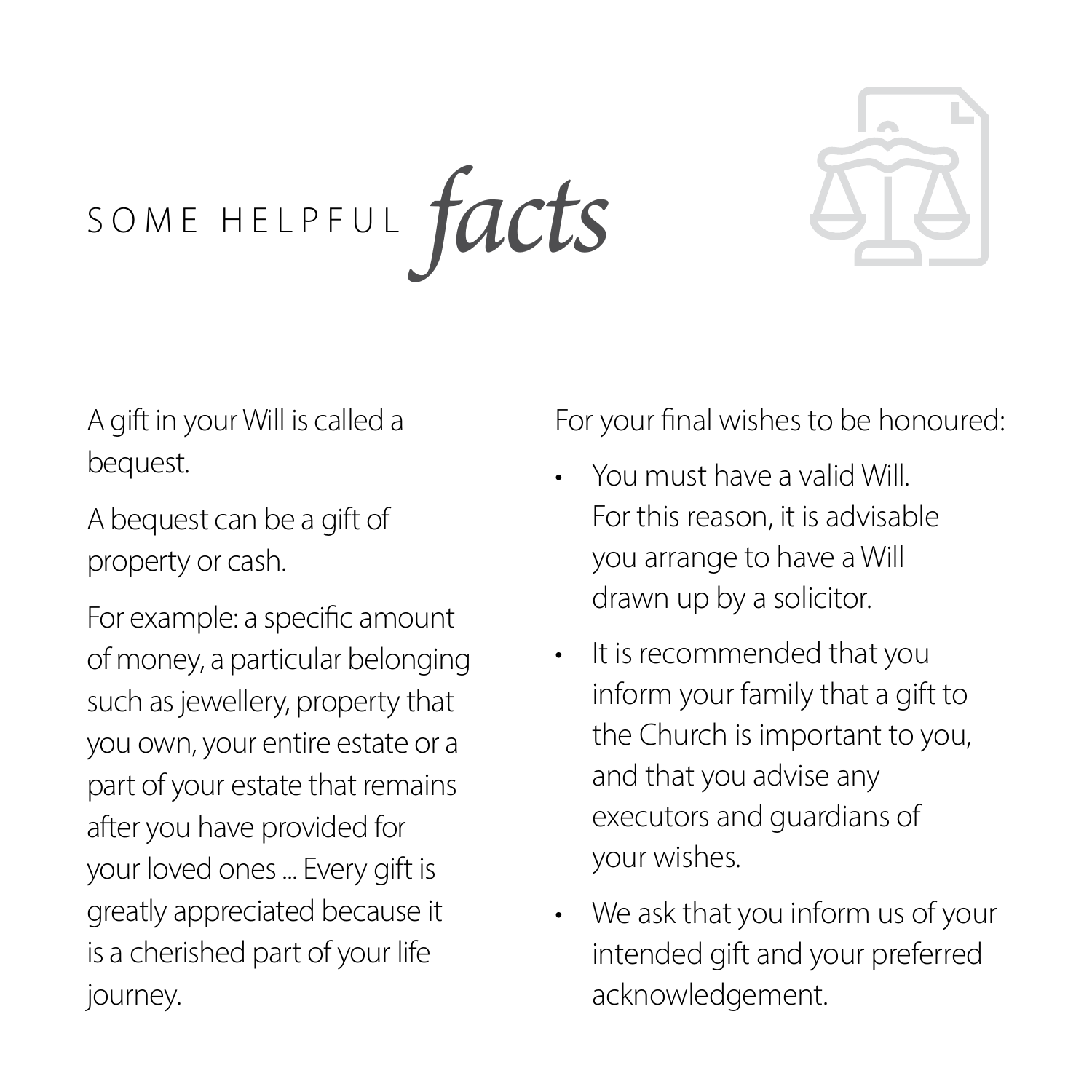

## *wording* APPROPRIATE

It is important the correct clauses and terminology are used in your Will. Suggested wording is shown over the following pages.

*If you would like to leave a bequest for Catholic Education or CatholicCare, please visit our website:*  **www.bequests.dow.org.au** *for the suggested wording.*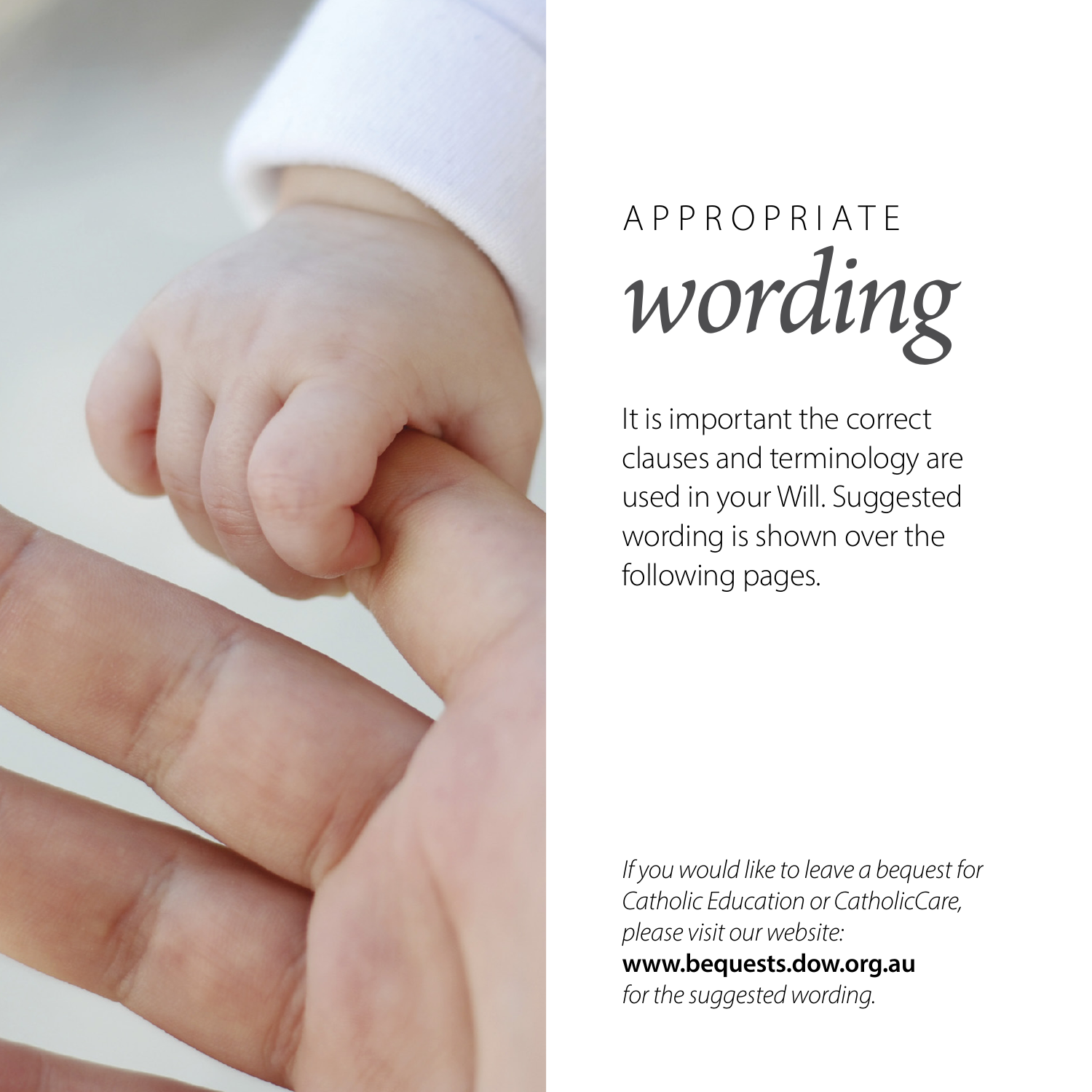#### **Your Parish**

"I give to the Trustees of the Roman Catholic Church for the Diocese of Wollongong, as trustee for the Catholic Parish of (state Parish name and suburb), in the State of New South Wales (ABN 25175058859) for its general purposes, the sum of \$\_\_\_\_\_ or \_\_\_\_\_ percent of my estate or the property at (or other specific items), free of all duties, taxes and other deductions of whatever kind.

I declare that the receipt of the Parish Priest, or other designated officer, of the Catholic Parish of (state Parish name and suburb) shall be sufficient discharge to my Executors and Trustees."

#### **Diocese of Wollongong**

"I give to the Trustees of the Roman Catholic Church for the Diocese of Wollongong in the State of New South Wales (ABN 25175058859) for its general purposes, the sum of \$\_\_\_\_\_ or \_\_\_\_\_ percent of my estate or the property at (or other specific items), free of all duties, taxes and other deductions of whatever kind.

I declare that the receipt of the Diocesan Financial Administrator, or other designated officer, of The Trustees of the Roman Catholic Church for the Diocese of Wollongong shall be sufficient discharge to my Executors and Trustees."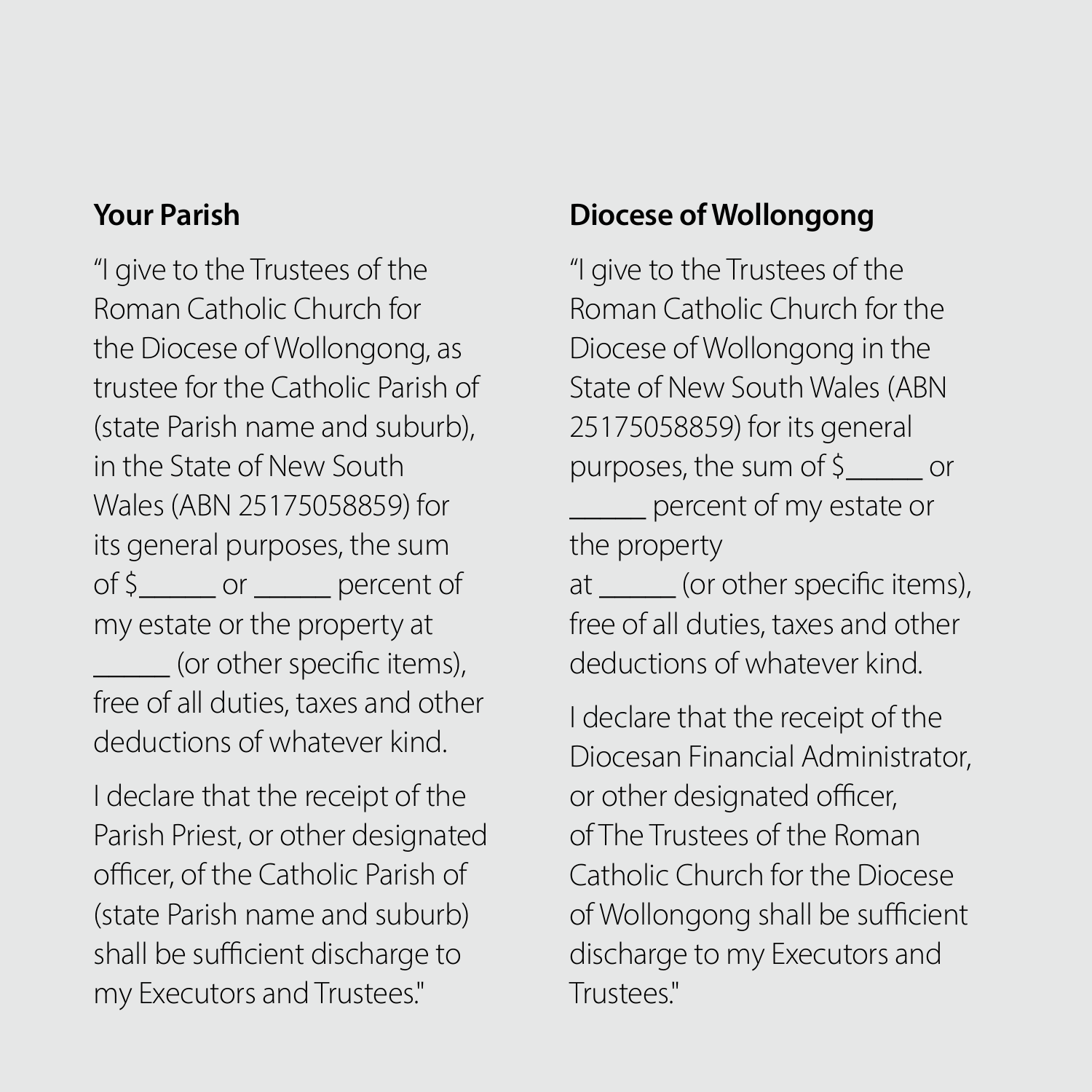#### **Special Religious Education Fund**

"I give to the Trustees of the Roman Catholic Church for the Diocese of Wollongong in the State of New South Wales (ABN 25175058859) for the general purpose of the SRE Fund, being for religious instruction by Catechists in government schools, the sum of  $\sin \theta$  or  $\sin \theta$  percent of my estate or the property at \_\_\_\_\_\_ (or other specific items), free of all duties, taxes and other deductions of whatever kind.

I declare that the receipt of the Diocesan Financial Administrator, or other designated officer, of The Trustees of the Roman Catholic Church for the Diocese of Wollongong shall be sufficient discharge to my Executors and Trustees."

#### **Sick and Retired Clergy**

"I give to the Trustees of the Roman Catholic Church for the Diocese of Wollongong in the State of New South Wales (ABN 25175058859) for the care of sick and retired clergy, the sum of \$\_\_\_\_\_ or \_\_\_\_\_ percent of my estate or the property at (or other specific items), free of all duties, taxes and other deductions of whatever kind.

I declare that the receipt of the Diocesan Financial Administrator, or other designated officer, of The Trustees of the Roman Catholic Church for the Diocese of Wollongong shall be sufficient discharge to my Executors and Trustees."